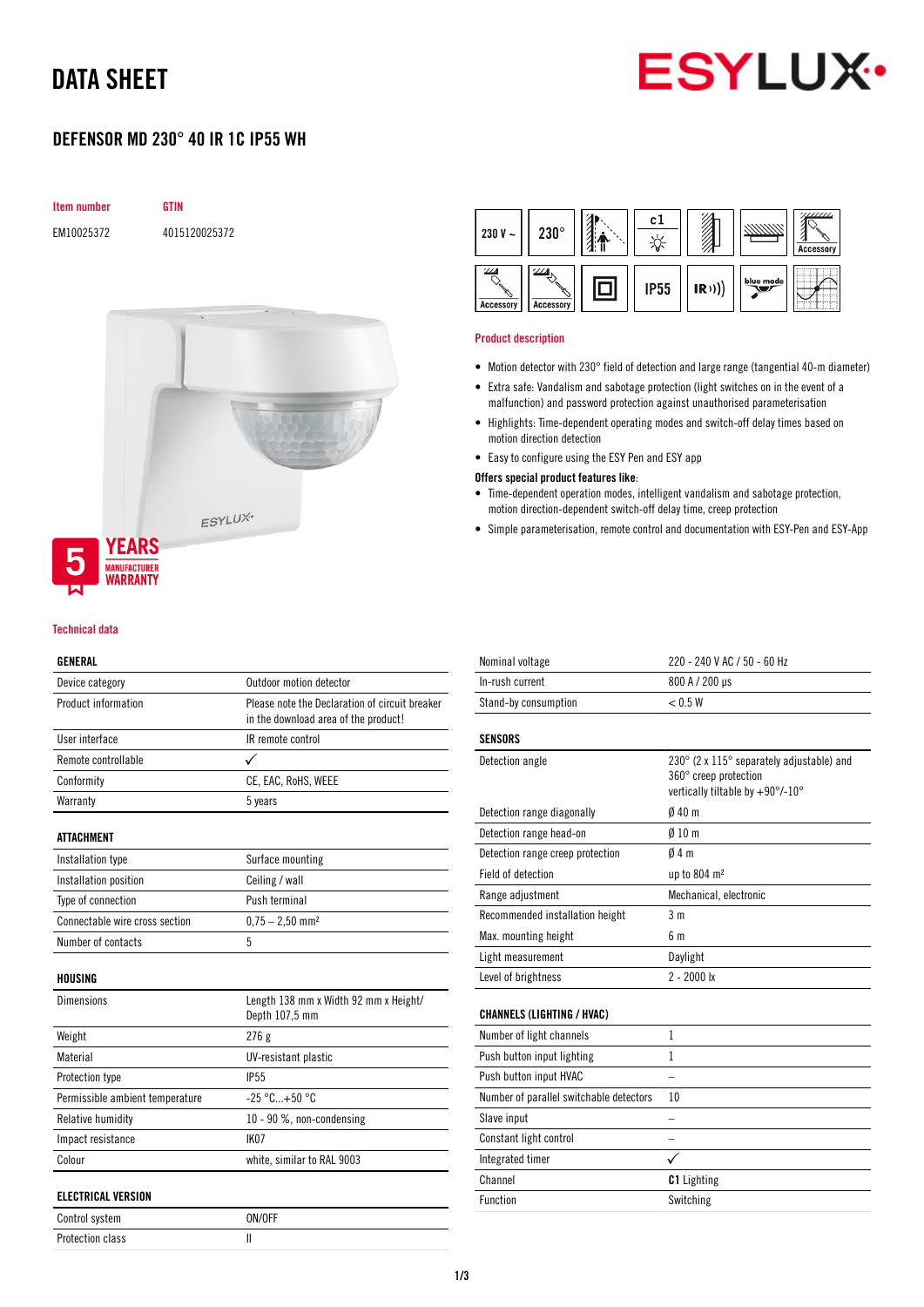# DATA SHEET



### DEFENSOR MD 230° 40 IR 1C IP55 WH

| Item number        | <b>GTIN</b>   |                                                                                                       |                       |                                   |
|--------------------|---------------|-------------------------------------------------------------------------------------------------------|-----------------------|-----------------------------------|
| EM10025372         | 4015120025372 |                                                                                                       |                       |                                   |
| Switching capacity |               | 230 V/50 - 60 Hz<br>$2300 W / 10 A (cos phi = 1)$ ,<br>1150 VA / 5 AX (cos phi $= 0.5$ )<br>600 W LED | Push button input     |                                   |
|                    |               |                                                                                                       | Impulse feature       |                                   |
|                    |               |                                                                                                       | Switch-off delay time | 60 s240 min (adjustable in steps) |
| Switch contact     |               | make contact / non-floating                                                                           |                       |                                   |

### Accessories

| <b>GTIN</b>   |
|---------------|
|               |
| 4015120025488 |
|               |
| 4015120025419 |
| 4015120025426 |
|               |
| 4015120425356 |
| 4015120025495 |
|               |